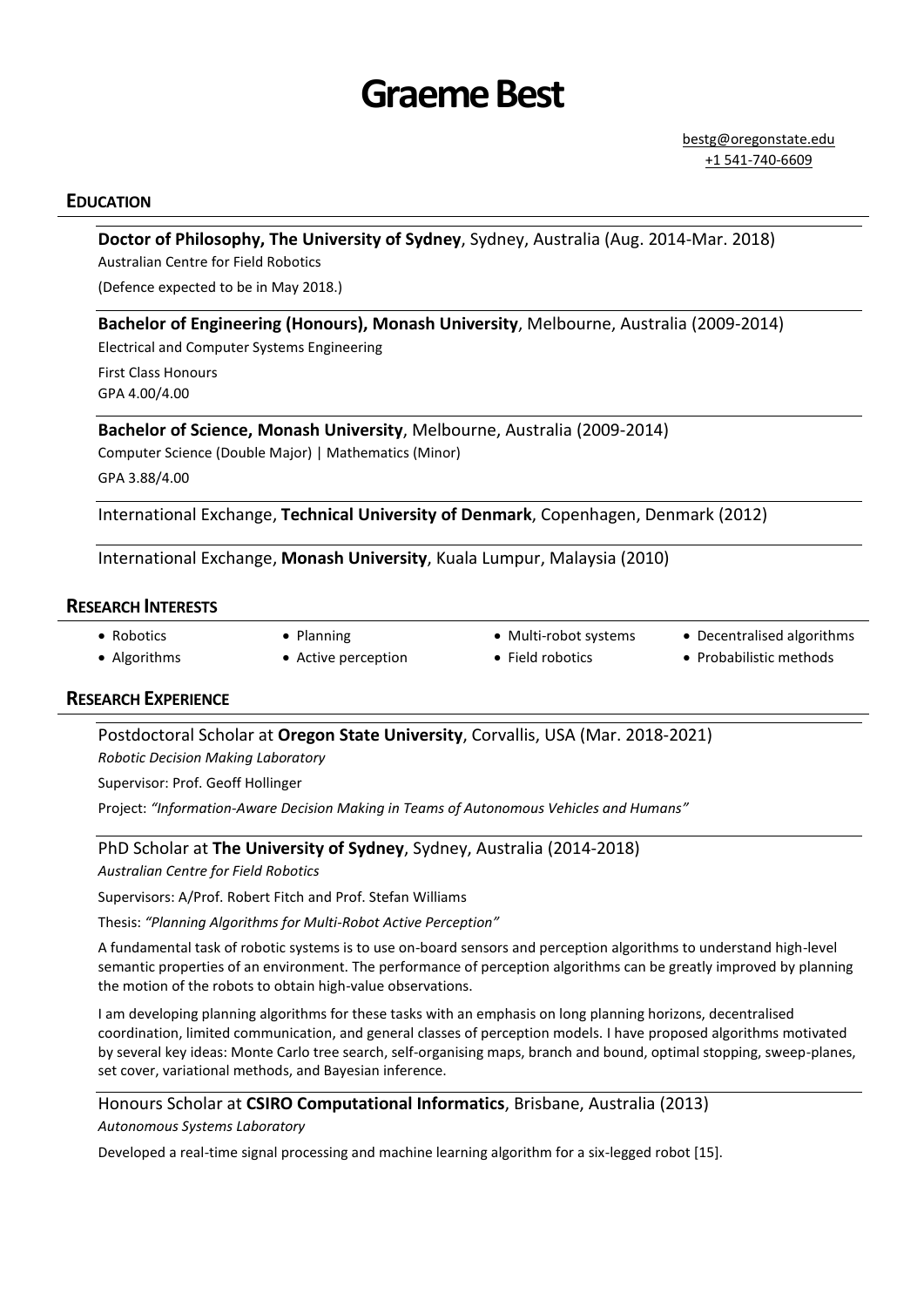Vacation Scholar at **Defence Science and Technology Organisation,** Sydney, Australia (2013/14) *Littoral Unmanned Systems Group*

Developed planning algorithms for marine robotics operations in defence applications [\[13\].](#page-1-0) Included several sea-trials.

Vacation Scholar at **CSIRO ICT Centre**, Brisbane, Australia (2012/13) *Autonomous Systems Laboratory*

Developed a teleoperation system with Android user interface and TurtleBot mobile robot [\[14\].](#page-2-1)

# **TEACHING EXPERIENCE**

# Teaching Associate at **The University of Sydney**, Sydney, Australia (2015-2017)

*Information Technologies,* and *Aeronautical, Mechanical and Mechatronics Engineering*

Engineering Computing (MATLAB) (×5) Data Structures (Java) (×2) Mechatronics 1 (C)

Teaching Associate at **Monash University**, Melbourne, Australia (2013-2014)

*Electrical and Computer Systems Engineering*

Computer Systems (FPGA microprocessors) (×2) Engineering Design (robotics)

High-School Tutor at **The University of Melbourne**, Melbourne, Australia (2010-2011)

## Mathematics Tutor at **'A' 4 Maths Learning Centre**, Melbourne, Australia (2009-2013)

## **PUBLICATIONS**

#### **Journal articles**

- [1] **G. Best**, S. Huang, and R. Fitch. *Decentralised mission monitoring with spatiotemporal optimal stopping*. [Under review] IEEE Robotics and Automation Letters (RA-L), 2018.
- [2] V. Kuo, **G. Best**, and R. Fitch. *Zero mutual interference communication for multi-robot systems.* [In progress] IEEE Transactions on Automation Science and Engineering (TASE), 2018.
- [3] **G. Best**, O. M. Cliff, T. Patten, R. R. Mettu, and R. Fitch. *Dec-MCTS: Decentralized planning for multi-robot active perception.* [To appear] International Journal of Robotics Research (IJRR), 2018.
- [4] **G. Best**, J. Faigl, and R. Fitch. *Online planning for multi-robot active perception with self-organising maps.* Autonomous Robots (AURO), 2018.
- [5] **G. Best**, W. Martens, and R. Fitch. *Path planning with spatiotemporal optimal stopping for stochastic mission monitoring.* IEEE Transactions on Robotics (T-RO), 33(3), 2017.

#### **Peer-reviewed conference articles**

- [6] **G. Best**, M. Forrai, R. Mettu, and R. Fitch. *Planning-aware communication for decentralised multi-robot coordination.* IEEE Int. Conf. on Robotics and Automation (ICRA), 2018.
- [7] **G. Best**, O. M. Cliff, T. Patten, R. R. Mettu, and R. Fitch. *Decentralised Monte Carlo tree search for active perception.* Int. Workshop on the Algorithmic Foundations of Robotics (WAFR), 2016.
- [8] **G. Best** and R. Fitch. *Budgeted maximum set cover with path constraints for informative path planning.* Australasian Conference on Robotics and Automation (ACRA), 2016. **Best student paper**
- [9] **G. Best**, J. Faigl, and R. Fitch. *Multi-robot path planning for budgeted active perception with self-organising maps.*  IEEE Int. Conf. on Intelligent Robots and Systems (IROS), 2016. **RoboCup Best Paper finalist**
- [10] J. Faigl, R. Pěnička, and **G. Best**. *Self-organising map-based solution for the orienteering problem with neighborhoods.* IEEE Int. Conf. on Systems, Man, and Cybernetics (SMC), 2016.
- [11] **G. Best** and R. Fitch. *Bayesian intention inference for trajectory prediction with an unknown goal destination.* IEEE Int. Conf. on Intelligent Robots and Systems (IROS), 2015.
- [12] **G. Best**, W. Martens, and R. Fitch. *A spatiotemporal optimal stopping problem for mission monitoring with stationary viewpoint.* Robotics: Science and Systems (RSS), 2015.
- <span id="page-1-0"></span>[13] **G. Best** and S. Anstee. *Motion planning for autonomous underwater vehicle supervision*. Australasian Conference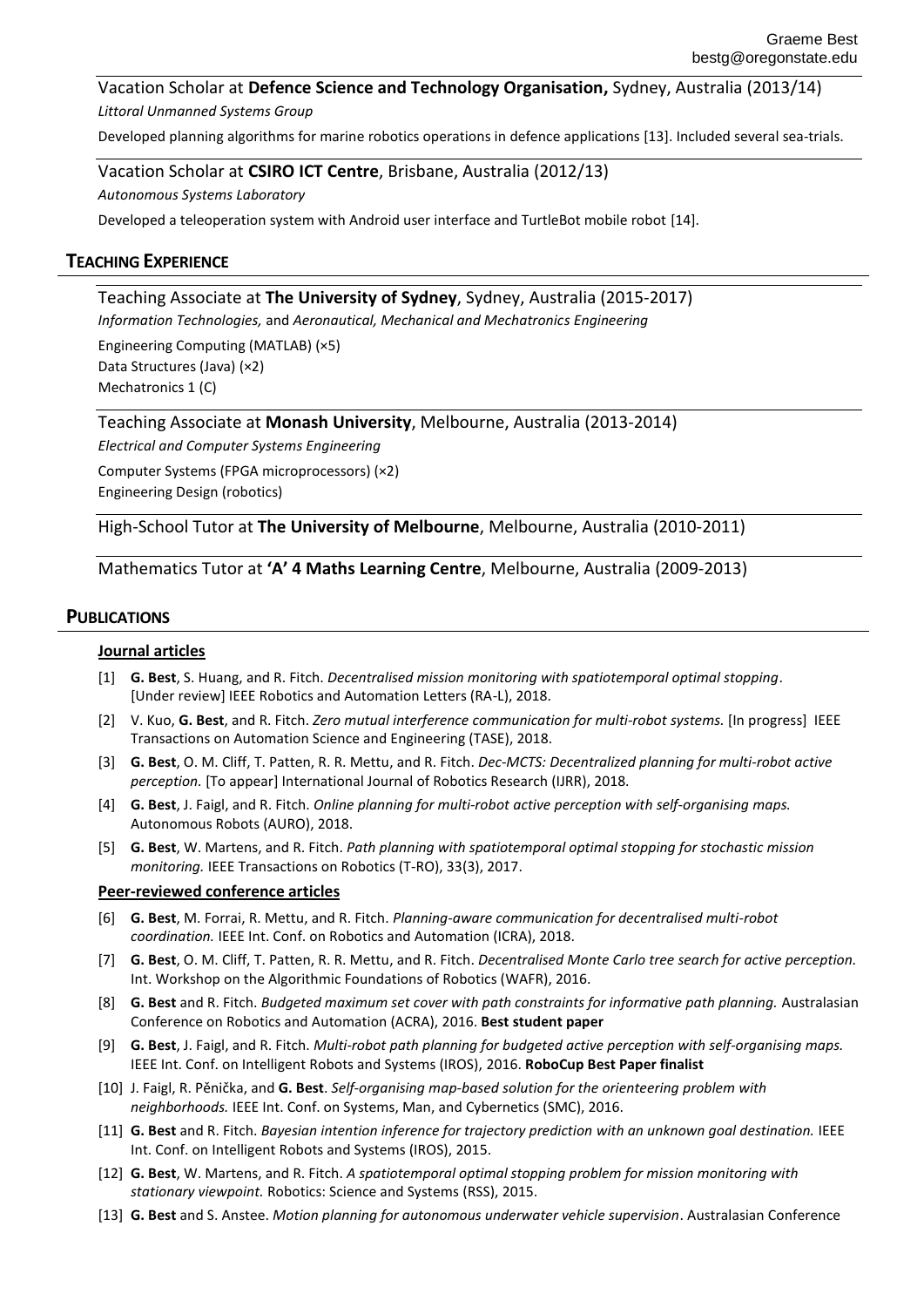on Robotics and Automation (ACRA), 2014.

- <span id="page-2-1"></span>[14] **G. Best** and P. Moghadam. *An evaluation of multi-modal user interface elements for tablet-based robot teleoperation*. Australasian Conference on Robotics and Automation (ACRA), 2014.
- <span id="page-2-0"></span>[15] **G. Best**, P. Moghadam, N. Kottege, and L. Kleeman. *Terrain classification using a hexapod robot*. Australasian Conference on Robotics and Automation (ACRA), 2013.

#### **Workshop articles and posters**

- [16] M. Forrai, **G. Best**, and R. Fitch. *Communication planning for decentralised multi-robot coordination.* Int. Sym. on Multi-Robot and Multi-Agent Systems (MRS), 2017.
- [17] M. Forrai, **G. Best**, and R. Fitch. *Communication planning for decentralised coordination with limited resources.* Robotics: Science and Systems (RSS) Workshop on Robot Communication in the Wild: Meeting the Challenges of Real-World Systems, 2017.

#### **Theses**

- [18] **G. Best**. *Planning algorithms for multi-robot active perception.* [Near submission] Ph.D. thesis, Australian Centre for Field Robotics, The University of Sydney, Sydney, Australia, 2018.
- [19] (Co-supervised) M. Forrai. *Communication planning for decentralised multi-robot coordination.* B.E. Honours thesis, School of Aerospace, Mechanical and Mechatronic Engineering, The University of Sydney, Sydney, Australia, 2017.
- [20] **G. Best**. *Terrain classification using a hexapod robot.* B.E. final year project report, Department of Electrical and Computer Systems Engineering, Monash University, Melbourne, Australia, 2013.

#### **PRESENTATIONS AND CONFERENCES**

#### **Invited talks**

- Multi-robot Systems Lab, Stanford University, Palo Alto, USA, Dec 2017
- Robotic Decision-Making Lab, Oregon State University, Corvallis, USA, Dec 2017
- Field Robotics Centre, Carnegie Mellon University, Pittsburgh, USA, Nov 2017
- ACT lab, University of Southern California, Los Angeles, USA, Dec 2016
- AMPR group, University of New Mexico, Albuquerque, USA, Dec 2016

#### **Conference presentations**

- Int. Sym. on Multi-Robot and Multi-Agent Systems (MRS), USC, USA, Dec 2017 (Poster)
- Workshop on Robot Communication in the Wild, MIT, USA, July 2017 (Poster)
- The Algorithmic Foundations of Robotics (WAFR), San Francisco, USA, Dec 2016 (https://youtu.be/A\_Er0T2bR-I)
- Australasian Conference on Robotics and Automation (ACRA), UQ, Brisbane, Dec 2016
- $-$  IEEE Int. Conf. Intelligent Robots and Systems (IROS), Daejeon, South Korea, Oct 2016
- $-$  IEEE Int. Conf. Intelligent Robots and Systems (IROS), Hamburg, Germany, Sept 2015
- Robotics: Science and Systems (RSS), Rome, Italy, July 2015
- Australasian Conference on Robotics and Automation (ACRA), UOM, Melbourne, Dec 2014
- $-$  Australasian Conference on Robotics and Automation (ACRA), UNSW, Sydney, Dec 2013
- CSIRO 'Big Day In', Macquarie University, Sydney, Australia, Feb 2013

#### **Other conference attendance**

- Australasian Conference on Robotics and Automation (ACRA), UTS, Sydney*,* Dec 2017
- Robotics: Science and Systems (RSS), MIT, USA, July 2017
- IEEE Multi-Robot Systems Summer School, National Uni. Singapore, Singapore, June 2016
- $-$  Australasian Conference on Robotics and Automation (ACRA), ANU, Canberra, Dec 2015
- NICTA Machine Learning Summer School, Sydney, Australia, Feb 2015
- IEEE Agricultural Robotics Summer School, Sydney, Australia, Feb 2015
- QUT Robotics and Autonomous Systems Winter School, QUT, Brisbane, Australia, July 2014
- DSTO Summer Vacation Scholars' Presentation Day, Sydney, Australia, Feb 2014

#### **RESEARCH SERVICE**

- Workshop organiser: "Informative Path Planning and Adaptive Sampling", ICRA 2018
- Coordinator for *Collaborative Decision-Making Reading Group* with ~20 members from USyd, UTS and DSTO, 2017
- Contributor for grant: "System-Level Active Perception", 2017-2018
- Co-supervisor for Michael Forrai's Honours thesis, 2016-2017
- Contributor for grant: ARC Discovery Project "Active Segmentation for Cooperative Mobile Robots in Outdoor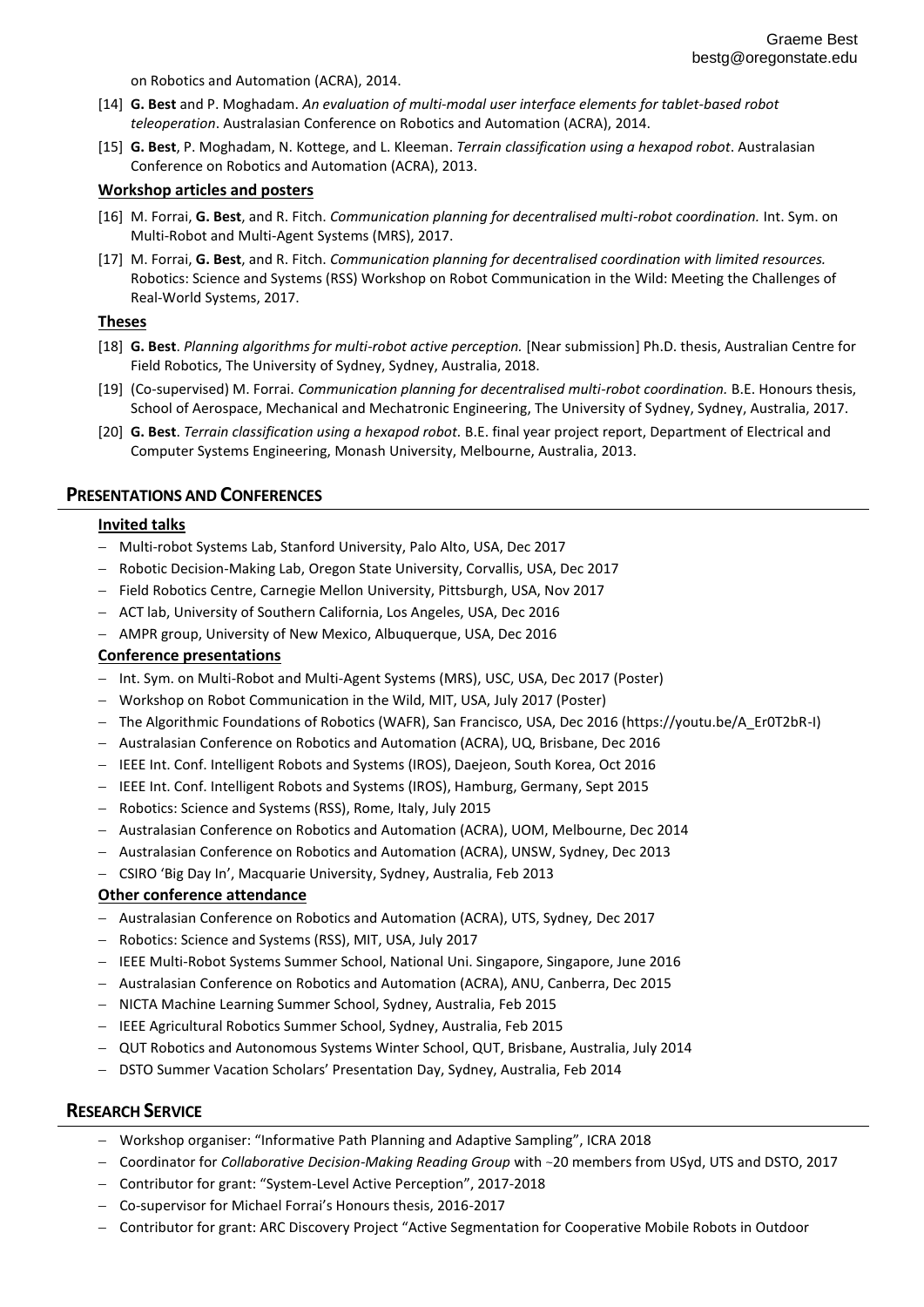Environments", 2014-2017

- Co-chair for Integrated Planning and Control session at IEEE IROS 2015, Hamburg
- Volunteer at IEEE Agricultural Robotics Summer School, 2015, Sydney
- Reviewer for:
	- Autonomous Robots
	- IEEE Robotics and Automation Letters
	- IEEE Transactions on Cybernetics
	- Journal of Systems Architecture
	- IEEE/RSJ Int. Conf. on Intelligent Robots and Systems (IROS) 2018
	- IEEE Int. Conf. on Robotics and Automation (ICRA) 2018
	- Int. Sym. on Multi-Robot and Multi-Agent Systems (MRS) 2017
	- IEEE Int. Conf. on Robotics and Automation (ICRA) 2016
- Acknowledgement in:
	- A. Arora et al., "An Approach to Autonomous Science by Modeling Geological Knowledge in a Bayesian Framework", IROS 2017
	- B. Hefferan et al., "Adversarial Patrolling with Reactive Point Process", ACRA 2016
	- H. Dorsett, "MOOS Chat Down Under", MOOS DAWG 2015
	- J. Lee et al., "Fast Path Planning for Precision Weeding", ACRA 2014

#### **ACADEMIC AWARDS AND SCHOLARSHIPS**

| 2014-18: | Australian Postgraduate Award (\$121k) (University of Sydney)<br>$\bullet$<br>Vice Chancellor's Research Scholarship (\$35k) (University of Sydney)<br>$\bullet$                                                                                                                                                                                                                                                             |
|----------|------------------------------------------------------------------------------------------------------------------------------------------------------------------------------------------------------------------------------------------------------------------------------------------------------------------------------------------------------------------------------------------------------------------------------|
| 2017:    | Postgraduate Research Support Scheme (\$1.2k) (University of Sydney)<br>٠<br>Michael Forrai (co-supervised) Best Honours Thesis Presentation (University of Sydney AMME)                                                                                                                                                                                                                                                     |
| 2016:    | ACRA 2016 - Best Student Paper Award<br>IROS 2016 - RoboCup Best Paper Award finalist<br>Charles Kolling Travelling fund (\$1.2k) (University of Sydney AMME)                                                                                                                                                                                                                                                                |
| 2015:    | Peter Nicol Russell Postgraduate Scholarship (\$5k) (University of Sydney AMME)<br>Charles Kolling Travelling fund (\$1.5k) (University of Sydney AMME)<br>Postgraduate Research Support Scheme (\$1k) (University of Sydney)                                                                                                                                                                                                |
| 2014:    | RS Components Award - academic excellence and best final year project (Monash ECSE)<br>٠                                                                                                                                                                                                                                                                                                                                     |
| 2013:    | Final Year Project Poster Competition, Academic Award - First prize (Monash ECSE)<br>٠<br>Final Year Project Poster Competition, Peoples' Choice Award - Second prize (Monash ECSE)<br>'Present Around the World' Victorian Finalist (Institute of Engineering and Technology)<br>$\bullet$<br>Dean's Honour List (Monash Engineering)<br>٠<br>Highest grade for FIT3042 Systems Tools and Programming Languages (Monash IT) |
| 2012:    | Alumni Scholarship (Monash University)<br>٠<br>Dean's Honour List (Monash Engineering)<br>Travel Abroad Scholarship (Monash University)                                                                                                                                                                                                                                                                                      |
| 2011:    | Alumni Scholarship (Monash University)<br>$\bullet$<br>Dean's Honour List (Monash Engineering)<br>٠                                                                                                                                                                                                                                                                                                                          |
| 2010:    | Alumni Scholarship (Monash University)<br>٠<br>Dean's List Fellowship (Monash Science)<br>٠                                                                                                                                                                                                                                                                                                                                  |

Travel Abroad Scholarship (Monash University)